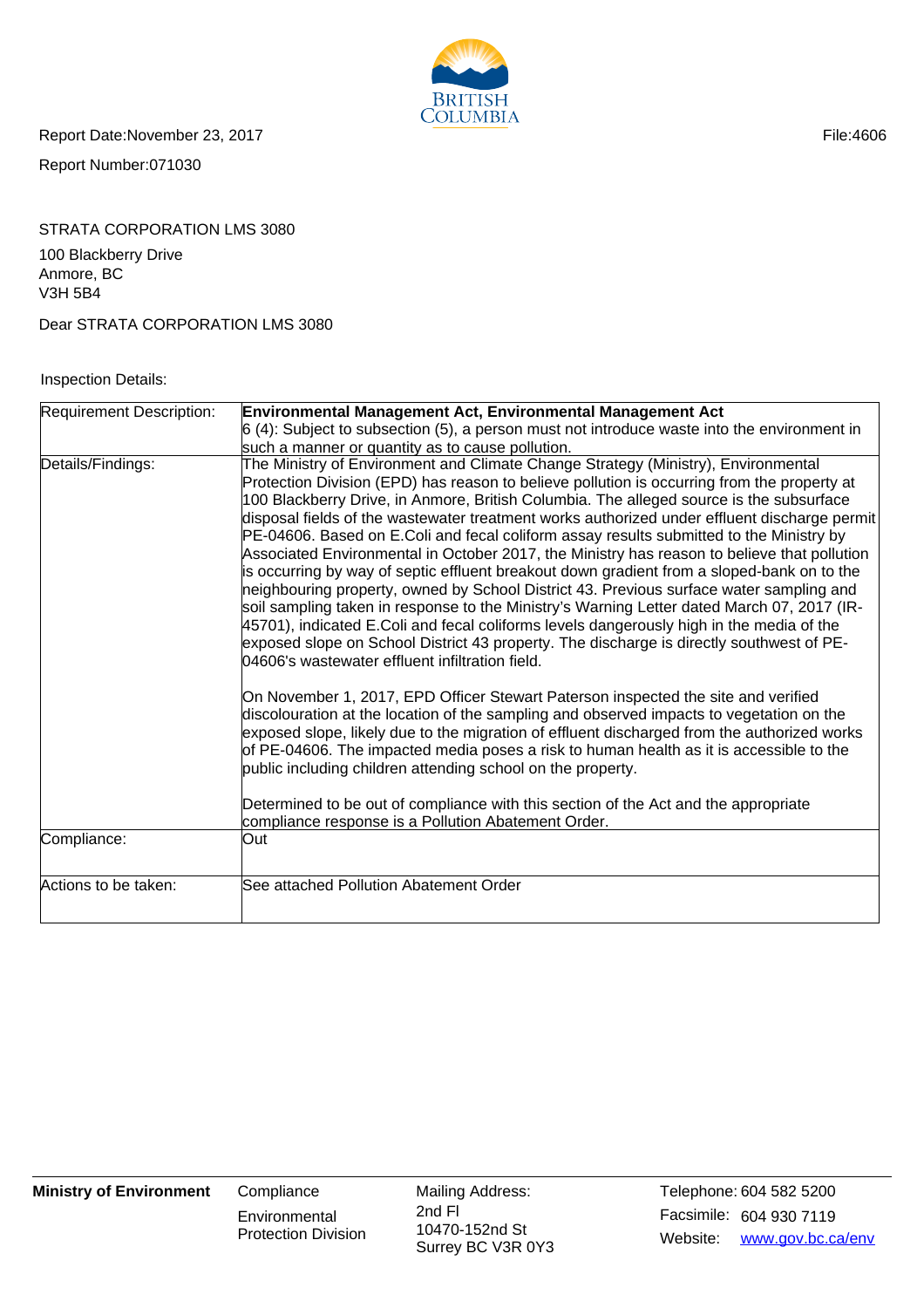Below are attachments related to this inspection.

If you have any questions about this letter, please contact the undersigned.

Yours truly,

Stewart Paterson

Environmental Protection Officer

cc:

### **Attachments:**

1) 2017-11-23 Signed Pollution Abatement Order.pdf PAO-109192

| Deliver via:              |  |                                                   |
|---------------------------|--|---------------------------------------------------|
| $ $ Email: $ X $ Fax: $ $ |  | Mail:                                             |
|                           |  | Registered Mail: $ X $ Hand Delivery: $  \cdot  $ |

| <b>Ministry of Environment</b> | Compliance                                  | Mailing Address:                              | Telephone: 604 582 5200                               |
|--------------------------------|---------------------------------------------|-----------------------------------------------|-------------------------------------------------------|
|                                | Environmental<br><b>Protection Division</b> | 2nd Fl<br>10470-152nd St<br>Surrey BC V3R 0Y3 | Facsimile: 604 930 7119<br>Website: www.gov.bc.ca/env |

#### DISCLAIMER:

Please note that sections of the permit, regulation or code of practice referenced in this inspection record are for guidance and are not the official version. Please refer to the original permit, regulation or code of practice.

To see the most up to date version of the regulations and codes of practices please visit http://www.bclaws.ca

If you require a copy of the original permit, please contact the inspector noted on this inspection record or visit: http://www2.gov.bc.ca/gov/topic.page?id=DF89089126D042FD96DF5D8C1D8B1E41&title=Publically%20Viewable%20A uthorizations

It is also important to note that this inspection record does not necessarily reflect each requirement or condition of the authorization therefore compliance is noted only for the requirements or conditions listed in the inspection record.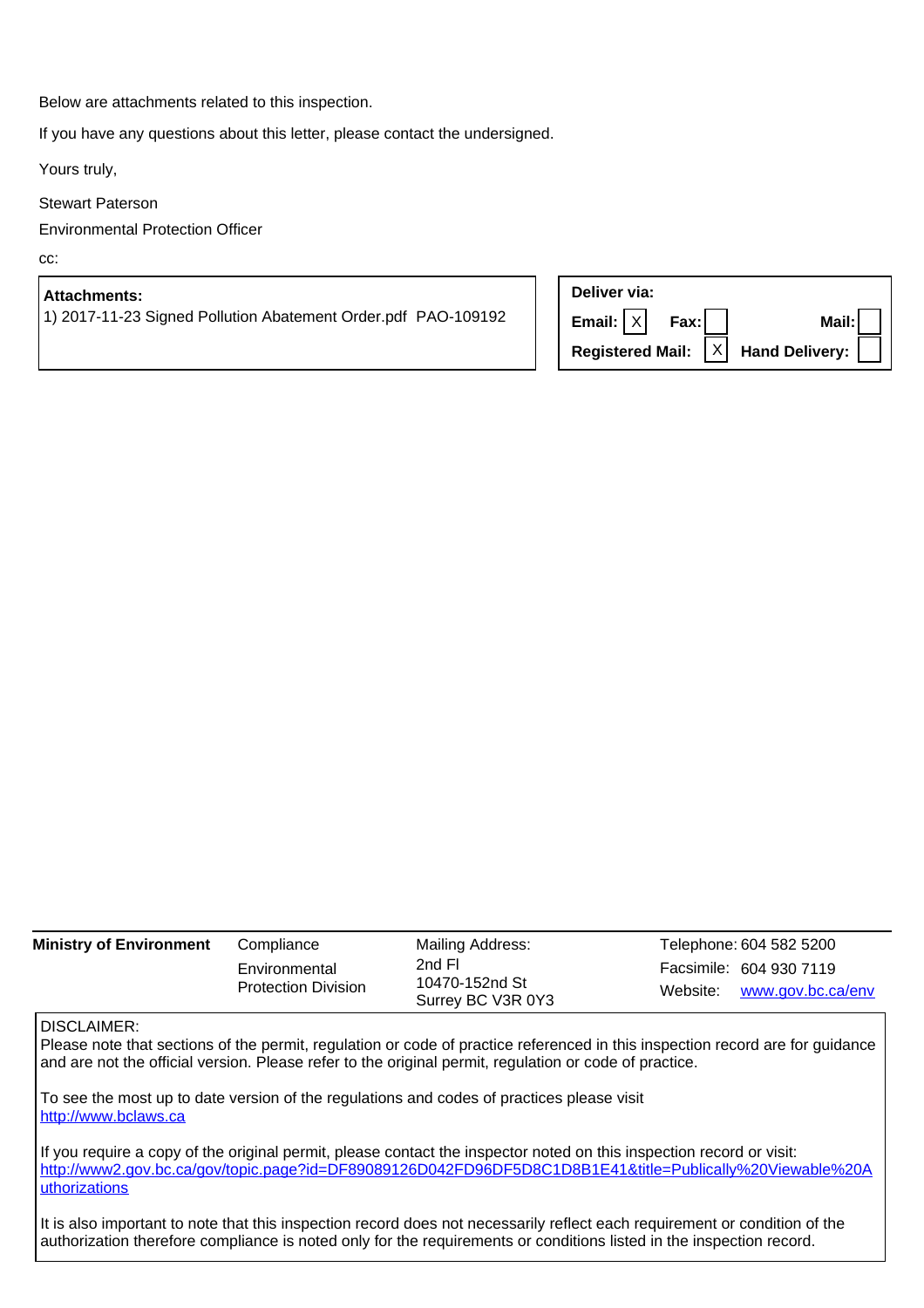

Date: November 23, 2017 Crosser and Conder:109192

File: 4606

### **Registered Mail**

Owners of Strata Plan LMS 3080 100 Blackberry Drive Anmore, British Columbia V3H 5B4

## **POLLUTION ABATEMENT ORDER**

The Ministry of Environment and Climate Change Strategy (Ministry), Environmental Protection Division (EPD) has reason to believe pollution is occurring from the property at 100 Blackberry Drive, in Anmore, British Columbia. The believed source is the subsurface disposal fields of the wastewater treatment works owned by Strata Plan LMS 3080 (Owners), authorized under effluent discharge permit, PE-04606 (Permit).

Based on the *E.Coli* and *fecal coliform* assay results submitted to the Ministry by Associated Environmental on behalf of the Owners in October 2017, the Ministry has reason to believe that pollution is occurring by way of septic effluent daylighting from the cut-bank on the downgradient neighbouring property. The neighbouring property is under a permit sharing agreement between School District 43 and the City of Port Moody, whereas both parties are responsible for construction, maintenance, operations or use. The property is the location of Heritage Woods Secondary School and Northshore Community Park (herein referred to as School District/Port Moody Property).

Assay results from soil sampling conducted in response to the Ministry's Warning Letter dated March 07, 2017 (IR-45701), indicated *E.Coli* and *fecal coliforms* levels of 160,000 MPN/g in soil of the exposed slope on School District/Port Moody Property, southwest of the wastewater effluent infiltration field. A Ministry onsite inspection on November 1, 2017, verified discolouration of the soil and rocks, and impacts to vegetation on the exposed slope, likely due to the migration of effluent discharged from the authorized works of PE-04606.

An engineering assessment was also completed in response to the Ministry's Warning Letter dated March 07, 2017 (IR-45701). It concluded that reconstruction of the disposal fields within the existing systems footprint is not possible under the current Municipal Wastewater Regulation.

Environmental Protection Division Regional Operations Branch Compliance Section

Mailing Address: 200 – 10470 152 Street Surrey BC V3R 0Y3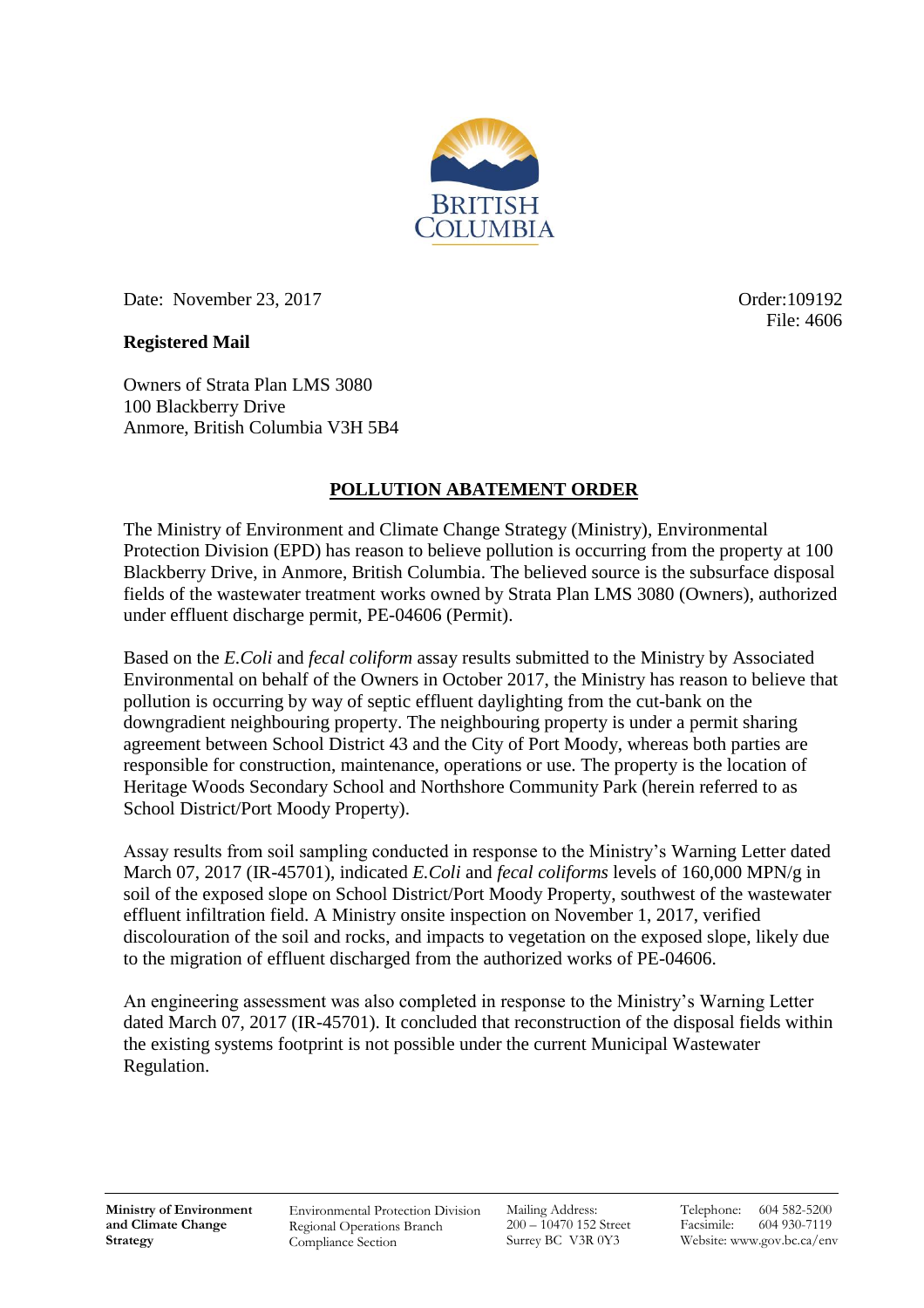# **BACKGROUND:**

On December 21, 2016, the authorized works and semi-annual data summary reports of PE-04606 were inspected by EPD staff in response to a complaint alleging open sewage effluent discharging onto the School District/Port Moody Property. That inspection (IR-45701) determined that the facility was in violation of the *Environmental Management Act* due to noncompliance with effluent quality requirements and non-compliance with facility classification and certification requirements. At the time of the December 21, 2016 inspection, the alleged unauthorized discharge of untreated septic effluent onto School District/Port Moody Property was not visible to Ministry staff due to snow cover and therefore compliance could not be determined at that time.

## **ORDER:**

Based on the review of available information, I am satisfied on reasonable grounds that the ongoing unauthorized breakout of effluent from the subject infiltration field onto the neighbouring School District/Port Moody Property is causing pollution.

Accordingly, pursuant to Section 83 of the *Environmental Management Act*, Owners of Strata Plan LMS 3080 are hereby ordered to comply with the following requirements:

- 1. Retain suitably qualified professionals to develop and submit for Director's approval, an Action Plan detailing measures to be taken to implement pollution abatement activities; this must be submitted by **December 31, 2017**.
- 2. Immediately take action to engage with SD43 and Port Moody to implement impacted zone management actions to mitigate risk to human health, by installing temporary fencing to prevent public access to the cut banks, and post warning signage.
- 3. Prepare and submit a formal written report by **March 1, 2018**. The report is to include at a minimum:
	- a) A description of contamination delineation, mitigation measures, cleanup activities, site restoration and management actions that were implemented;
	- b) Recommendations for ongoing restoration, mitigation and monitoring, if appropriate and the long term plan to address the source of pollution and any remaining risk resultant from the sewage breakout; and
	- c) A list of all qualified professionals who contributed to the report, and a summary of their qualifications;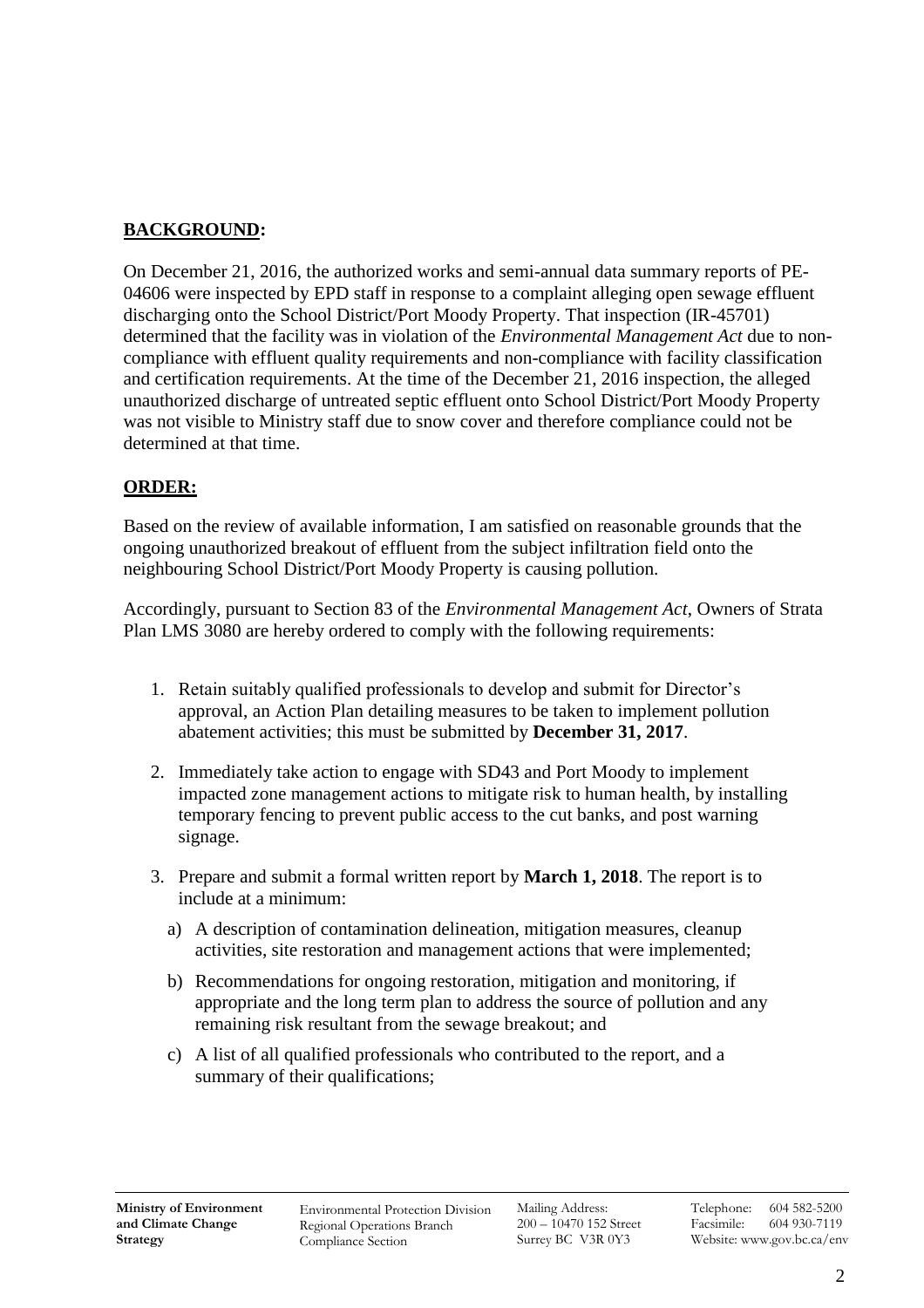A qualified professional is defined as:

 An applied scientist or technologist specializing in a particular applied science or technology,

 (a) who is registered in British Columbia with the professional organization responsible for his or her area of expertise, acting under that professional association's code of ethics and subject to disciplinary action by that association, and (b) who, through suitable education, experience, accreditation and knowledge, may be reasonably relied on to provide advice within his or her area of expertise as it relates to this regulation,

This order will remain in effect until instructed otherwise in writing by the Director.

Failure to comply with the requirements of this order is a contravention of the *Environmental Management Act* and may result in legal action. I direct your attention to Section 120(10) of the *Environmental Management Act*, which reads:

"(10) A person who contravenes an order...that is given, made or imposed under this Act by a ...director...commits an offence and is liable on conviction to a fine not exceeding \$300 000 or imprisonment for not more than 6 months, or both."

Failure to comply with the requirements of this order may also result in an administrative penalty under the Administrative Penalties Regulation (*Environmental Management Act*) (B.C. Reg 133/2014) (Regulation). I direct your attention to Section 12(4) of the Regulation, which reads:

"(4) A person who fails to comply with an order under the [*Environmental Management*] Act is liable to an administrative penalty not exceeding \$40 000."

This order does not authorize entry upon, crossing over, or use for any purpose of private or crown lands or works, unless and except as authorized by the owner of such lands or works. The responsibility for obtaining such authority rests with you. It is also your responsibility to ensure that all activities are carried out with due regard for the rights of third parties, and comply with other applicable legislation that may be in force, such as municipal bylaws relating to the discharge of waste to municipal storm or sanitary sewers.

This decision may be appealed to the Environmental Appeal Board in accordance with Part 8 of the *Environmental Management Act*. An appeal must be delivered within 30 days from the date notice is given. For further information, please contact the Environmental Appeal Board at (250) 387-3464.

Environmental Protection Division Regional Operations Branch Compliance Section

Mailing Address: 200 – 10470 152 Street Surrey BC V3R 0Y3

Telephone: 604 582-5200 Facsimile: 604 930-7119 Website: www.gov.bc.ca/env